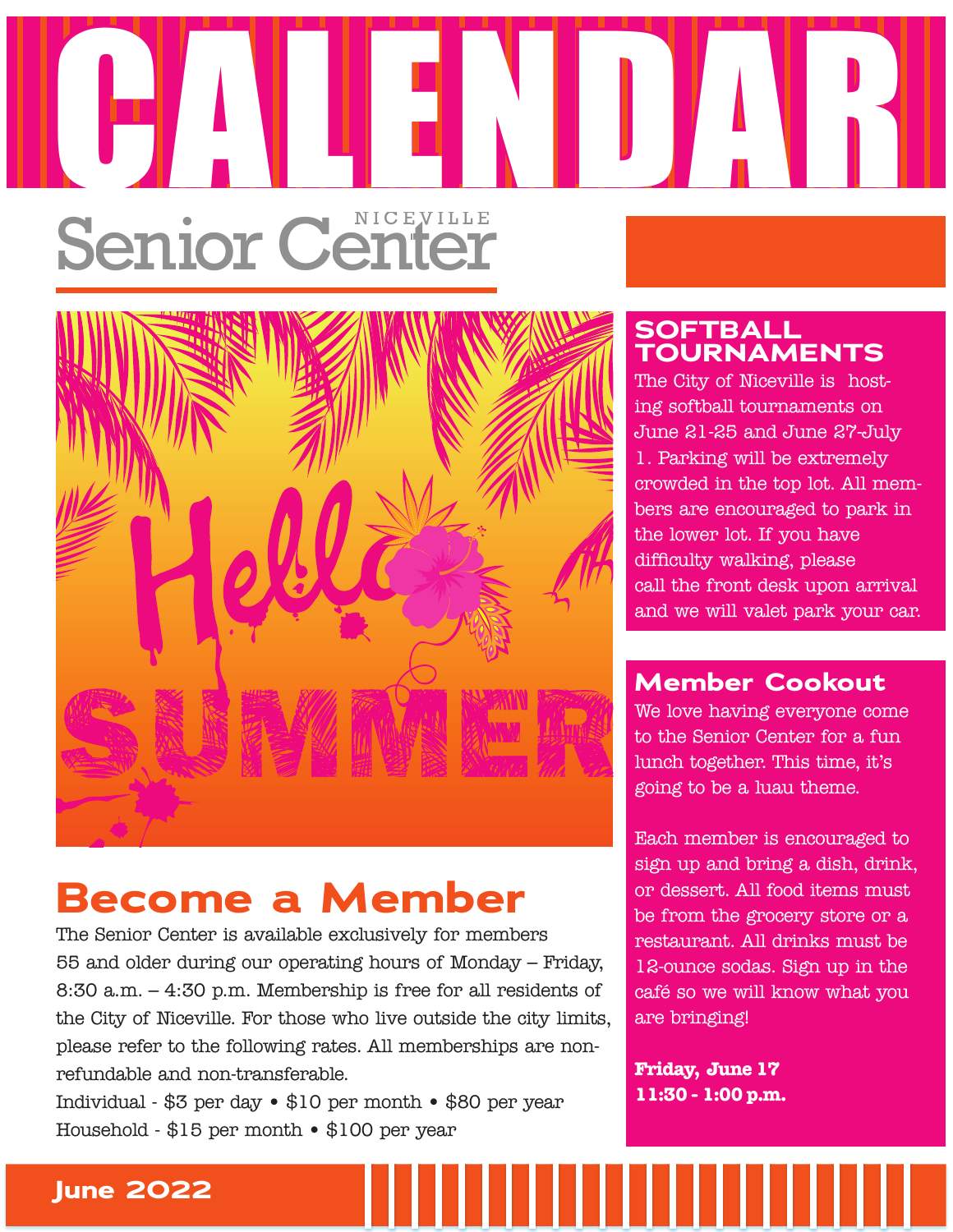# **June 2022**

enior Center ENGAGING, ENRICHING & EMPOWERING ADULTS 55 AND OVER

Monday - Friday 8:30 a.m. - 4:30 p.m. cityofniceville.org/463/Senior-Center 850-279-6436 ext. 1602seniorcenter @niceville.org

If you would like to start a program, or organize a game group, contact us and we will get you set up! Please note that all programs are subject to change without notice.

| <b>Monday</b>                                                                                                                                                                                                                                                                                                                                                                                 | <b>Tuesday</b>                                                                                                                                                                                                                                                                                                                                                                                                                                                                                                           |                                                                                                                    | Wednesday                                                                                                                                                                                                                                                                                                                                                                                      |                                                                                                                        | <b>Thursday</b>                                                                                                                                                                                                                                                                                                                                                                                                       |                                                                                   | <b>Friday</b>                                                                                                                                                                                                                                                                                                                                                                           |
|-----------------------------------------------------------------------------------------------------------------------------------------------------------------------------------------------------------------------------------------------------------------------------------------------------------------------------------------------------------------------------------------------|--------------------------------------------------------------------------------------------------------------------------------------------------------------------------------------------------------------------------------------------------------------------------------------------------------------------------------------------------------------------------------------------------------------------------------------------------------------------------------------------------------------------------|--------------------------------------------------------------------------------------------------------------------|------------------------------------------------------------------------------------------------------------------------------------------------------------------------------------------------------------------------------------------------------------------------------------------------------------------------------------------------------------------------------------------------|------------------------------------------------------------------------------------------------------------------------|-----------------------------------------------------------------------------------------------------------------------------------------------------------------------------------------------------------------------------------------------------------------------------------------------------------------------------------------------------------------------------------------------------------------------|-----------------------------------------------------------------------------------|-----------------------------------------------------------------------------------------------------------------------------------------------------------------------------------------------------------------------------------------------------------------------------------------------------------------------------------------------------------------------------------------|
| <b>EXERCISE ROOM</b>                                                                                                                                                                                                                                                                                                                                                                          | <b>OPEN DAILY</b><br>8:30 a.m. - 4:30 p.m.<br>Walk inside where it's not<br>SO HOT!                                                                                                                                                                                                                                                                                                                                                                                                                                      | All Day<br>All Day<br>All Day<br>All Day<br>10:45 a.m.<br>1:00 p.m. Hearts                                         | Billiards<br>Café Social Games<br>Pickleball Open Play<br><b>Table Tennis</b><br>9:00 a.m. Vets Chat 'n Chew<br>9:30 a.m. Line Dancing<br>9:30 a.m. Meditation<br>Roundtable<br>Discussion Group<br>11:00 a.m. Food Truck<br>Copper Grille<br>11:30 a.m. Flex-Ability $\leq$<br>1:00 p.m. Sketching                                                                                            | All Day<br>All Day<br>All Day<br>All Day<br>8:45 a.m.<br>8:45 a.m.<br>$10:15$ a.m.<br>10:30 a.m.<br>1:00 p.m. Beginner | <b>Billiards</b><br>2<br>Café Social Games<br>Pickleball Open Play<br>Table Tennis<br>Mac Computer<br>Yoga Breeze $\approx$<br>iPhone & iPad<br>Blood Press. Checks<br>11:30 a.m. Community Resources<br>$ 11:30$ a.m. Zumba Gold $\lessgtr$<br>$ 11:45$ a.m. Craft Group<br>12:45 p.m. Chair Yoga $\leq$<br>Pickleball Lessons $\mathcal{\mathcal{Q}}$<br>2:00 p.m. Intermediate<br>Pickleball Lessons $\mathcal Q$  | All Day<br>All Day<br>All Day<br>All Day<br>9:30 a.m.<br>1:00 p.m. Hearts         | 3<br>Billiards<br>Café Social Games<br>Pickleball Open Play<br>Table Tennis<br>8:30 a.m. Flex-Ability<br>Meditation - Virtual<br>9:45 a.m. Seated Zumba Gold<br>10:00 a.m. Family History<br>& Geneology<br>10:00 a.m. Having Fun with Art<br>10:00 a.m. Mexican Train<br>Dominoes<br>11:00 a.m. Line Dancing<br>12:15 p.m. Revelation<br><b>Bible Study</b>                            |
| All Day<br><b>Billiards</b><br>6<br>Café Social Games<br>All Day<br>Pickleball Open Play<br>All Day<br>All Day<br>Table Tennis<br>Gentle Yoga $\lessgtr$<br>8:45 a.m.<br>Annie Piano Tunes<br>10:00 a.m.<br>10:00 a.m. Mexican Train<br>Dominoes<br>11:00 a.m. Craft Group<br>1:00 p.m. Annie Piano Tunes<br>1:00 p.m. Hearts<br>2:00 p.m. Birthday<br>Celebration<br>All Day Billiards<br>13 | <b>Billiards</b><br>All Day<br>Café Social Games<br>All Day<br>Pickleball Open Play<br>All Day<br>Table Tennis<br>All Day<br>8:45 a.m. Yoga Breeze<br>9:00 a.m. Party Bridge<br>10:00 a.m. Seated Zumba Gold $\mathcal Q$<br>11:30 a.m. Zumba Gold<br>12:45 p.m. Chair Yoga $\leq$<br>1:00 p.m. Beginner<br>Pickleball Lessons $\mathcal{\mathcal{Q}}$<br>2:00 p.m. Intermediate<br>Pickleball Lessons $\mathcal{\mathcal{Q}}$<br>2:00 p.m. Milkshakes<br>2:00 p.m. Managing Grief & Loss<br>All Day<br><b>Billiards</b> | 7<br>All Day<br>All Day<br>All Day<br>All Day<br>$9:30$ a.m.<br>1:00 p.m. Hearts<br>2:00 p.m.<br><b>14</b> All Day | 8<br><b>Billiards</b><br>Café Social Games<br>Pickleball Open Play<br><b>Table Tennis</b><br>9:00 a.m. Vets Chat 'n Chew<br>9:30 a.m. Line Dancing<br>Meditation<br>10:45 a.m. Roundtable<br>Discussion Group<br>11:00 a.m. Food Truck<br>Crepe' & Cream<br>11:30 a.m. Flex-Ability $\mathcal Q$<br>1:00 p.m. Sketching<br>Simply Be-YOU-tiful<br>with Elisa Rowland<br><b>Billiards</b><br>15 | All Day<br>All Day<br>All Day<br>All Day                                                                               | <b>Billiards</b><br>9<br>Café Social Games<br>Pickleball Open Play<br>Table Tennis<br>8:45 a.m. Mac Computer<br>8:45 a.m. Yoga Breeze $\leq$<br>10:15 a.m. iPhone & iPad<br>10:30 a.m. Blood Press. Checks<br>11:30 a.m. Zumba Gold<br>11:45 a.m. Craft Group<br>12:45 p.m. Chair Yoga<br>1:00 p.m. Beginner<br>Pickleball Lessons<br>2:00 p.m. Intermediate<br>Pickleball Lessons $\mathcal{Q}$<br>All Day Billiards | All Day<br>All Day<br>All Day<br>All Day<br>1:00 p.m. Hearts<br><b>16</b> All Day | <b>Billiards</b><br>Billiards<br>Café Social Games<br>Pickleball Open Play<br>Table Tennis<br>8:30 a.m. Flex-Ability $\otimes$<br>9:30 a.m. Meditation - Virtual<br>9:45 a.m. Seated Zumba Gold<br>10:00 a.m. Family History<br>& Geneology<br>10:00 a.m. Mexican Train<br>Dominoes<br>11:00 a.m. Line Dancing<br>12:15 p.m. Revelation<br><b>Bible Study</b><br><b>Billiards</b><br>17 |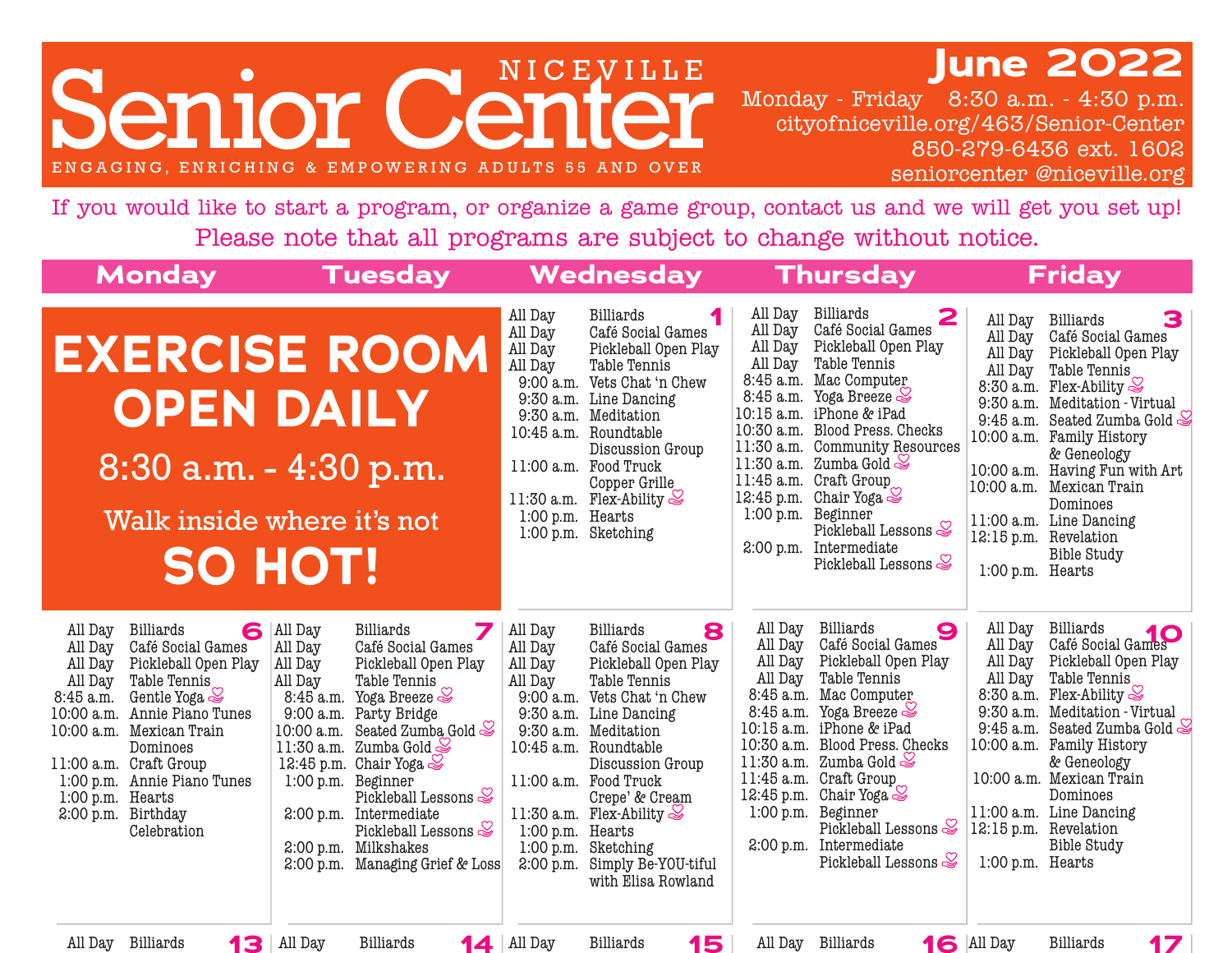| Café Social Games<br>All Day<br>Pickleball Open Play<br>All Day<br>Table Tennis<br>All Day<br>Gentle Yoga $\approx$<br>8:45 a.m.<br>10:00 a.m.<br>Bingo<br>10:00 a.m. Mexican Train<br>Dominoes<br>11:00 a.m. Craft Group<br>1:00 p.m. Hearts                                                   | Café Social Games<br>All Day<br>All Day<br>Pickleball Open Play<br>All Day<br>Table Tennis<br>8:45 a.m. Yoga Breeze<br>9:00 a.m. Party Bridge<br>10:00 a.m. Seated Zumba Gold<br>11:30 a.m. Zumba Gold<br>12:45 p.m. Chair Yoga $\leq$<br>1:00 p.m. Beginner<br>Pickleball Lessons $\mathcal Q$<br>2:00 p.m. Intermediate<br>Pickleball Lessons $\mathcal{S}$<br>2:00 p.m. Milkshakes<br>2:00 p.m. Managing Grief<br>and Loss                                                 | Café Social Games<br>All Day<br>All Day<br>Pickleball Open Play<br>All Day<br>Table Tennis<br>9:00 a.m. Vets Chat 'n Chew<br>9:30 a.m. Line Dancing<br>9:30 a.m. Meditation<br>10:45 a.m. Roundtable<br>Discussion Group<br>11:00 a.m. Food Truck<br>Thai 2 Go<br>11:30 a.m. Flex-Ability $\mathcal{S}$<br>1:00 p.m. Hearts<br>1:00 p.m. Sketching<br>2:15 p.m. Windows Computer<br>Club | Café Social Games<br>All Day<br>Pickleball Open Play<br>All Day<br>Table Tennis<br>All Day<br>8:45 a.m. Mac Computer<br>8:45 a.m. Yoga Breeze<br>10:15 a.m. iPhone & iPad<br>10:30 a.m. Blood Press. Checks<br>11:30 a.m. Zumba Gold<br>11:45 a.m. Craft Group<br>12:45 p.m. Chair Yoga<br>1:00 p.m. Beginner<br>Pickleball Lessons $\mathcal{S}$<br>2:00 p.m. Intermediate<br>Pickleball Lessons $\mathcal{\mathcal{Q}}$                                                                                                  | All Day<br>Café Social Games<br>All Day<br>Pickleball Open Play<br>All Day<br>Table Tennis<br>8:30 a.m. Flex-Ability $\mathcal Q$<br>9:30 a.m. Meditation - Virtual<br>9:45 a.m. Seated Zumba Gold<br>10:00 a.m. Family History<br>& Geneology<br>10:00 a.m. Having Fun with Art<br>10:00 a.m. Mexican Train<br>Dominoes<br>11:00 a.m. Line Dancing<br>11:30 a.m. Member<br><b>Cookout</b><br>12:15 p.m. Revelation<br><b>Bible Study</b><br>1:00 p.m. Hearts |
|-------------------------------------------------------------------------------------------------------------------------------------------------------------------------------------------------------------------------------------------------------------------------------------------------|-------------------------------------------------------------------------------------------------------------------------------------------------------------------------------------------------------------------------------------------------------------------------------------------------------------------------------------------------------------------------------------------------------------------------------------------------------------------------------|------------------------------------------------------------------------------------------------------------------------------------------------------------------------------------------------------------------------------------------------------------------------------------------------------------------------------------------------------------------------------------------|----------------------------------------------------------------------------------------------------------------------------------------------------------------------------------------------------------------------------------------------------------------------------------------------------------------------------------------------------------------------------------------------------------------------------------------------------------------------------------------------------------------------------|---------------------------------------------------------------------------------------------------------------------------------------------------------------------------------------------------------------------------------------------------------------------------------------------------------------------------------------------------------------------------------------------------------------------------------------------------------------|
| Juneteenth<br>Holiday<br>Observed<br>Senior<br>Center<br>Closed                                                                                                                                                                                                                                 | All Day<br><b>Billiards</b><br>21<br>All Day<br>Café Social Games<br>All Day<br>Pickleball Open Play<br>All Day<br>Table Tennis<br>Yoga Breeze<br>8:45 a.m.<br>9:00 a.m.<br>Party Bridge<br>Seated Zumba Gold<br>10:00 a.m.<br>11:30 a.m. Zumba Gold<br>12:45 p.m. Chair Yoga $\geq$<br>1:00 p.m.<br>Beginner<br>Pickleball Lessons<br>2:00 p.m. Intermediate<br>Pickleball Lessons $\mathcal Q$<br>2:00 p.m. Milkshakes<br>2:00 p.m. Managing Grief<br>and Loss              | All Day<br><b>Billiards</b><br>22<br>All Day<br>Café Social Games<br>Pickleball Open Play<br>All Day<br>All Day<br>Table Tennis<br>$9:00$ a.m.<br>Vets Chat 'n Chew<br>9:30 a.m.<br>Line Dancing<br>9:30 a.m. Meditation<br>10:45 a.m. Roundtable<br>Discussion Group<br>11:00 a.m. Food Truck<br>My Ohana<br>11:30 a.m. Flex-Ability $\leq$<br>1:00 p.m. Hearts<br>1:00 p.m. Sketching  | All Day<br><b>Billiards</b><br>23<br>All Day<br>Café Social Games<br>All Day Pickleball Open Play<br>Table Tennis<br>All Day<br>8:45 a.m. Mac Computer<br>8:45 a.m. Yoga Breeze $\leq$<br>10:15 a.m. iPhone & iPad<br>10:30 a.m. Blood Press. Checks<br>11:30 a.m. Zumba Gold $\mathcal Q$<br>11:45 a.m. Craft Group<br>12:45 p.m. Chair Yoga<br>1:00 p.m. Beginner<br>Pickleball Lessons $\mathcal{\mathcal{Q}}$<br>2:00 p.m. Intermediate<br>Pickleball Lessons $\mathcal{S}$<br>SOFTBALL TOURNAMENT - PARK IN LOWER LOT | All Day<br><b>Billiards</b><br>24<br>All Day<br>Café Social Games<br>All Day<br>Pickleball Open Play<br>All Day<br>Table Tennis<br>8:30 a.m. Flex-Ability<br>9:30 a.m. Meditation - Virtual<br>9:45 a.m. Seated Zumba Gold<br>10:00 a.m. Family History<br>& Geneology<br>10:00 a.m. Mexican Train<br>Dominoes<br>11:00 a.m. Line Dancing<br>12:15 p.m. Revelation<br><b>Bible Study</b><br>1:00 p.m. Hearts                                                  |
| <b>Billiards</b><br>27<br>All Day<br>Café Social Games<br>All Day<br>Pickleball Open Play<br>All Day<br>Table Tennis<br>All Day<br>8:45 a.m. Gentle Yoga<br>10:00 a.m. Bingo<br>10:00 a.m. Mexican Train<br>Dominoes<br>11:00 a.m. Craft Group<br>12:00 p.m. Facebook Class<br>1:00 p.m. Hearts | All Day<br>28<br><b>Billiards</b><br>All Day<br>Café Social Games<br>All Day<br>Pickleball Open Play<br>All Day<br>Table Tennis<br>8:45 a.m. Yoga Breeze<br>9:00 a.m. Party Bridge<br>10:00 a.m. Seated Zumba Gold<br>11:30 a.m. Zumba Gold<br>12:45 p.m. Chair Yoga $\leq$<br>1:00 p.m. Beginner<br>Pickleball Lessons $\mathcal{\mathcal{Q}}$<br>2:00 p.m. Intermediate<br>Pickleball Lessons $\mathcal{S}$<br>2:00 p.m. Milkshakes<br>2:00 p.m. Managing Grief<br>and Loss | All Day<br><b>Billiards</b><br>29<br>All Day<br>Café Social Games<br>All Day<br>Pickleball Open Play<br>All Day<br>Table Tennis<br>9:00 a.m. Vets Chat 'n Chew<br>9:30 a.m. Line Dancing<br>9:30 a.m. Meditation<br>10:45 a.m. Roundtable<br>Discussion Group<br>11:00 a.m. Food Truck<br>Kookn'<br>11:30 a.m. Flex-Ability $\leq$<br>1:00 p.m. Hearts<br>1:00 p.m. Sketching            | Billiards<br>30<br>All Day<br>All Day<br>Café Social Games<br>Pickleball Open Play<br>All Day<br>Table Tennis<br>All Day<br>8:45 a.m. Mac Computer<br>8:45 a.m. Yoga Breeze $\leq$<br>10:15 a.m. iPhone & iPad<br>11:30 a.m. Zumba Gold $\approx$<br>11:45 a.m. Craft Group<br>12:45 p.m. Chair Yoga<br>1:00 p.m. Beginner<br>Pickleball Lessons $\mathcal{S}$<br>2:00 p.m. Intermediate<br>Pickleball Lessons $\mathcal{S}$                                                                                               | Calendar Key<br><b>DONATION</b><br><b>REQUESTED</b><br>$\tilde{\simeq}$<br><b>CLASS HAS</b><br><b>A SET FEE</b><br><b>RESERVATIONS</b><br>R<br><b>REQUESTED</b><br><b>Contact Us</b><br>850-279-6436 EXT. 1602                                                                                                                                                                                                                                                |

**SOFTBALL TOURNAMENT - PARK IN LOWER LOT**